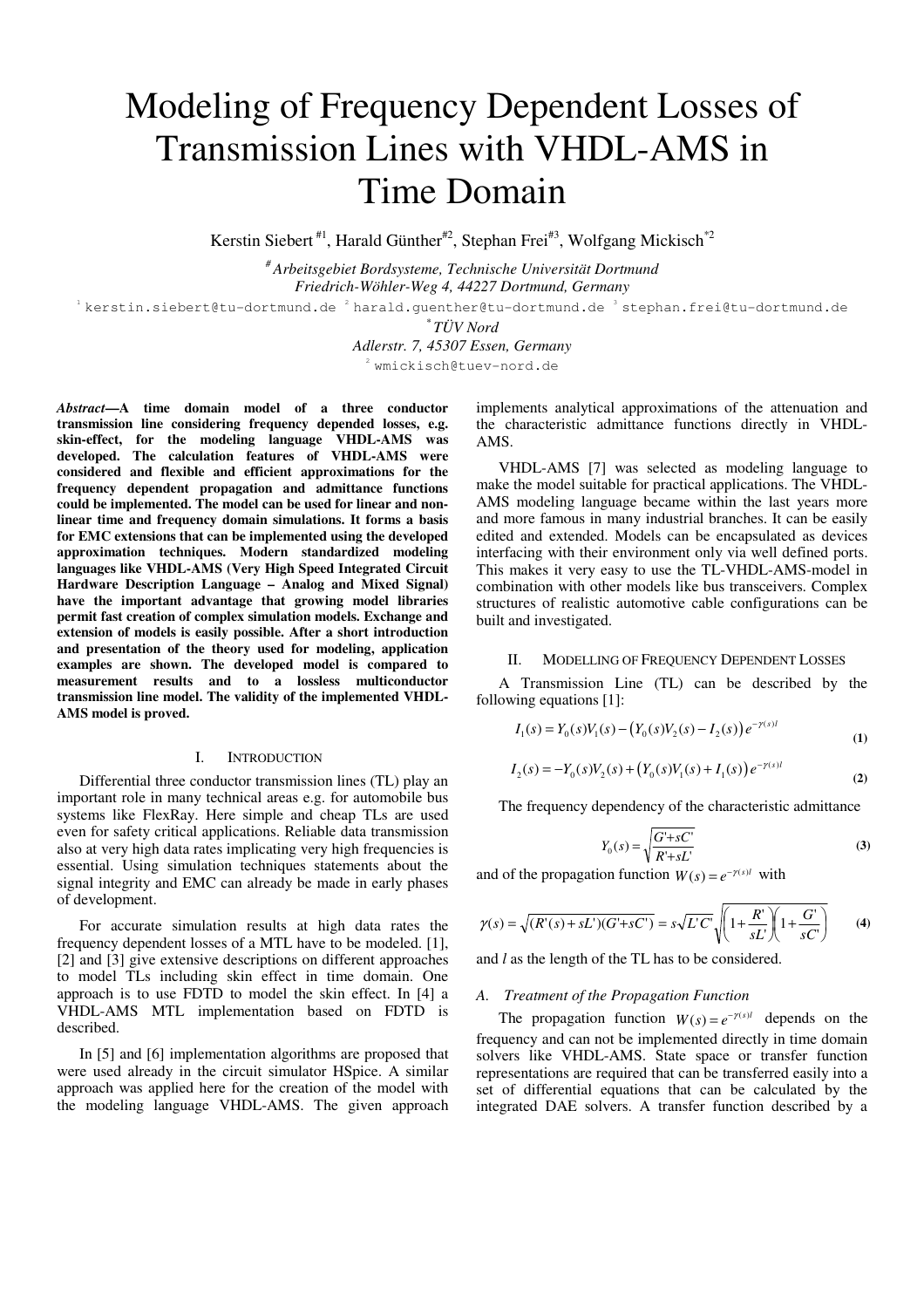rational function approximated using Padé approximation [8] for example can give a direct solution implementable in VHDL-AMS using the 'LTF attribute.

$$
e^{-\gamma(s)l} = W(s) \approx \frac{g_0(l) + g_1(l)s + g_2(l)s^2...}{d_0(l) + d_1(l)s + d_2(l)s^2...}
$$
 (5)

Especially for long TL the periodicity of the imaginary part of  $e^{-\gamma(s)t}$  can cause problems. When possible it can be advantageous to split the propagation function into two parts [6]:

$$
e^{-\gamma(s)l} = e^{-(\alpha(s) + j\beta(s))l} = W_{att}(s) \cdot W_{delay}(s) = W(s)
$$
 (6)

 $W_{\text{at}}$  describes the attenuation properties and  $W_{\text{delay}}$  the phase changes.

# *1) Splitting the Propagation Coefficient Function*

The propagation coefficient function (4) contains the frequency dependent skin effect resistance and internal inductance.

With  $s \rightarrow i\omega$  we can write:

$$
\gamma = \pm j\omega\sqrt{L'C'}\sqrt{\left(1 - j\frac{R'}{\omega L'}\right)\left(1 - j\frac{G'}{\omega C'}\right)}
$$
(7)

For the second square root in (7) the following approximation can be used:

$$
(1+A)^{1/2} \approx 1 + \frac{1}{2}A \text{ with } A << 1
$$
 (8)

This approximation assumes

$$
\left|\frac{R_s(1-j)}{L'\sqrt{\omega}}\right| << 1\tag{9}
$$

which is valid for typical bus cable configurations above some MHz. The propagation constant can be written as follows:

$$
\gamma \approx \pm j\omega \sqrt{L'C'} \left( 1 - j\frac{R'}{2\omega L'} \right) \left( 1 - j\frac{G'}{2\omega C'} \right)
$$
(10)

Splitting (10) in real and imaginary part gives:

$$
\gamma = \pm (\alpha + j\beta) \approx \pm \left( \frac{\sqrt{C}R'}{2\sqrt{L}} + \frac{\sqrt{LC}}{2\sqrt{C}} + j \left( \omega\sqrt{LC} - \frac{R'G'}{4\omega\sqrt{LC}} \right) \right) \tag{11}
$$

In the following considerations we assume *G'=*0. Due to very good isolation properties of bus cables used in automobiles, this simplification can be justified. Then the phase velocity  $\beta$  and the attenuation  $\alpha$  are:

$$
\alpha \approx \frac{\sqrt{C'}R(\omega)}{2\sqrt{L}} \qquad \beta \approx \omega\sqrt{L'C'} \qquad (12)
$$

## *2) Considering Skin Effect*

Conductor losses at higher frequencies are functions of the square root of frequency  $\sqrt{f}$  due to the skin effect. The skin effect dependent per-unit-length (PUL) resistance can be written as [1]:

$$
R'(\omega) \approx R_s (1+j)\sqrt{\omega}
$$
 (13)

For  $\alpha$  we obtain considering also the static resistance  $R_{\text{DC}}$ :

$$
\alpha \approx \frac{R_{DC} + R_s \left(1 + j\right) \sqrt{\omega}}{2 \sqrt{\frac{L'}{C'}}}
$$
\n(14)

Using  $1+j=\sqrt{2}\sqrt{j}$  we obtain for  $\alpha$ :

$$
\alpha \approx \frac{R_{DC} + R_s \sqrt{s} \sqrt{2}}{2 \sqrt{\frac{L'}{C'}}}
$$
(15)

The propagation function can be written as follows:

$$
\gamma(s) \approx s\sqrt{L'C'} + \frac{R_{DC}\sqrt{C'}}{2\sqrt{L}} + \frac{R_s'\sqrt{s}\sqrt{C'}}{\sqrt{2}\sqrt{L}}
$$
(16)

As described above, it is possible to extract the delay and model the propagation function by a product of delay function and attenuation function:

$$
e^{-\gamma(s)l} \approx \underbrace{e^{-s\sqrt{LC}l}}_{W_{delay}} \cdot \underbrace{e^{-\frac{R_{DC}\sqrt{C}}{2\sqrt{L}}l - \frac{\sqrt{s}\sqrt{C}R_s}{\sqrt{2}\sqrt{L}}l}}_{W_{att}}
$$
(17)

In [6] another slightly different derivation can be found.

#### *3) Approximation of the Attenuation Function*

To include DC losses a full approximation with a rational function is necessary. The standard Padé approach is used here.

$$
W_{at} = e^{-\frac{R_{DC}\sqrt{C}T}{2\sqrt{L}} - \frac{R_s\sqrt{C}T}{\sqrt{2L}}\sqrt{s}}
$$

The attenuation function  $V$  must be approximated with:

$$
W_{\text{att}} \approx \frac{g_0 + g_1 s + g_2 s^2 \dots}{d_0 + d_1 s + d_2 s^2 \dots} \tag{18}
$$

The function is quite smooth and a small number of coefficients are sufficient to approximate the attenuation function. The coefficients can be determined analytically with a computer algebra program. In the VHDL-AMS implementation  $4^{th}$  order models are used. The real and the imaginary part of the approximated and the exact functions are shown in figure 1. It can be seen that the approximation function is in good agreement to the original function.

#### *B. Treatment of the Characteristic Admittance*

Assuming  $G'=0$  in (3), as stated before, with  $R'(\omega) \approx R_s (1 + j) \sqrt{\omega}$  and adding the DC resistance R<sub>dc</sub>, the following expression can be written for the admittance:

$$
Y_0(s) = \sqrt{\frac{sC'}{R_{dc} + R_s' \sqrt{s} \sqrt{2} + sL'}}
$$
 (19)

The PUL-parameter  $R_s$ <sup> $\cdot$ </sup> is geometry dependent and needs to be derived for each individual geometry. We consider a pair of circular wires. In [1] a high frequency approach is given. The PUL-resistance can be written with the conductivity  $\sigma$  as: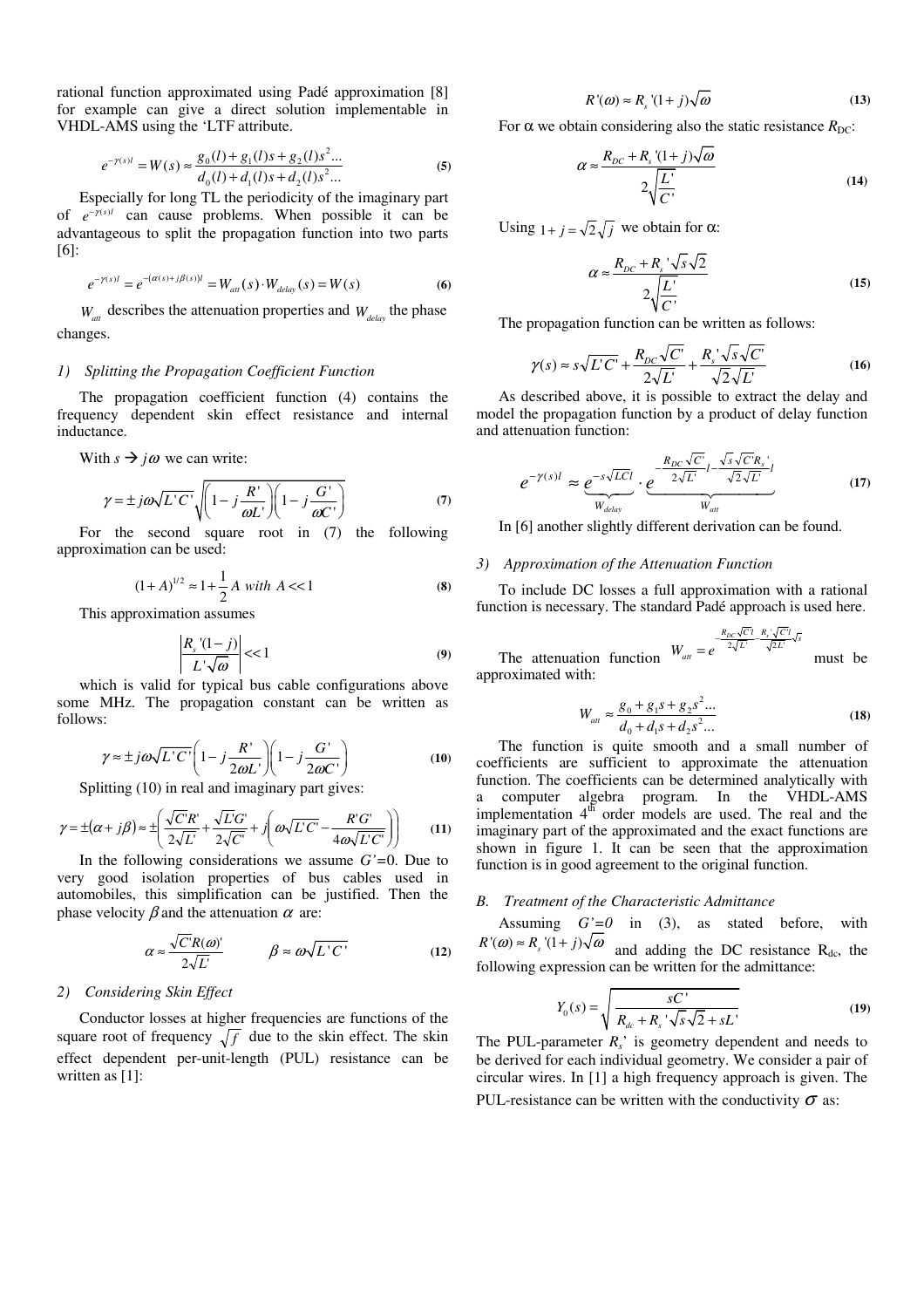

Fig. 1: Real and imaginary part of the approximated (fit) and the exact function (f) of the attenuation with a  $4<sup>th</sup>$  order approximation

#### *1) Approximation of the Characteristic Admittance Function*

The admittance function (19) must also be approximated into a rational function. As frequency extraction is not possible, normalization cannot be done. Nevertheless the function is smooth and a small order of approximation is sufficient to represent it with a Padé approach:

$$
Y_0(s) = \sqrt{\frac{sC'}{R_{dc} + R_s \sqrt{s}\sqrt{2} + sL'}} \approx \frac{n_0 + n_1 s + n_2 s^2 ...}{m_0 + m_1 s + m_2 s^2 ...}
$$
 (21)

The coefficients can be determined analytically with an symbolic algebra program. In the VHDL-AMS implementation 2<sup>nd</sup> order models are used. The real and the imaginary part of the approximated and the exact functions are shown in figure 2.



Fig. 2: Real and imaginary part of the approximated (fit) and the exact function (f) of the characteristic admittance with a  $2<sup>nd</sup>$  order approximation

This second order approximation is quite sensible to the development point of the Taylor series required for Padé approximation. Choosing the development point too low causes the values at high frequencies to differ and vice versa. A higher approximation order would solve the issue but causes convergence problems with the used commercial VHDL-AMS simulators.

### III. RESULTS – VERIFICATION OF METHOD

In this chapter the simulation results calculated by the developed transmission line model are presented. In order to

show a practical relevant setup a differential transmission line like a FlexRay cable is investigated. To model this three conductor cable with the effects of even and odd mode transmission the presented two conductor model is used for each mode. The terminal voltages and currents of the even and odd cables ( $V_{0e}$ ,  $V_{0o}$ ,  $I_{0e}$ ,  $I_{0o}$ ) can be calculated in terms of cable input voltages  $(V_1, V_2)$  and currents  $(I_1, I_2)$  of both cable sets. The even and odd mode systems can be described by:

$$
V_{0e} = \frac{1}{2}(V_1 + V_2) \quad I_{0e} = \frac{1}{2}(I_1 + I_2)
$$
 (22)

$$
V_{0o} = \frac{1}{2}(V_1 - V_2) \quad I_{0o} = \frac{1}{2}(I_1 - I_2)
$$
 (23)

Assuming symmetric cable sets this approach yields two decoupled cable sets.

In section A a comparison between simulated and measured results is shown. In section B the simulated results of the transmission line model with skin effect are compared to the simulated results of a lossless transmission line model described in [9].

# *A. Comparison Between Simulation and Measurement Results*

To verify the results gained by simulations with the developed transmission line model considering skin effect losses, two different test cases are used. The following sections describe the setup, the measured and the simulated data and a comparison between the latter for both test cases.

# *Test Case 1*

The measurement setup for test case 1 is shown in Fig. 3.



Fig. 3: Measurement setup for test case 1

A FlexRay cable from the manufacturer Gebauer & Griller of type FLM02YHBY with a length of 2.3 m and a conductor radius of 0.35 mm is connected at the near end with a Tektronix pulse generator Type AFG 3252 with 50  $\Omega$  internal resistance at each channel.



Fig. 4: Measurement and simulation results for test case 1

The far end of each wire is left open. The shield is connected to a metallic ground plan. The differential impedance was estimated for the simulation model with a